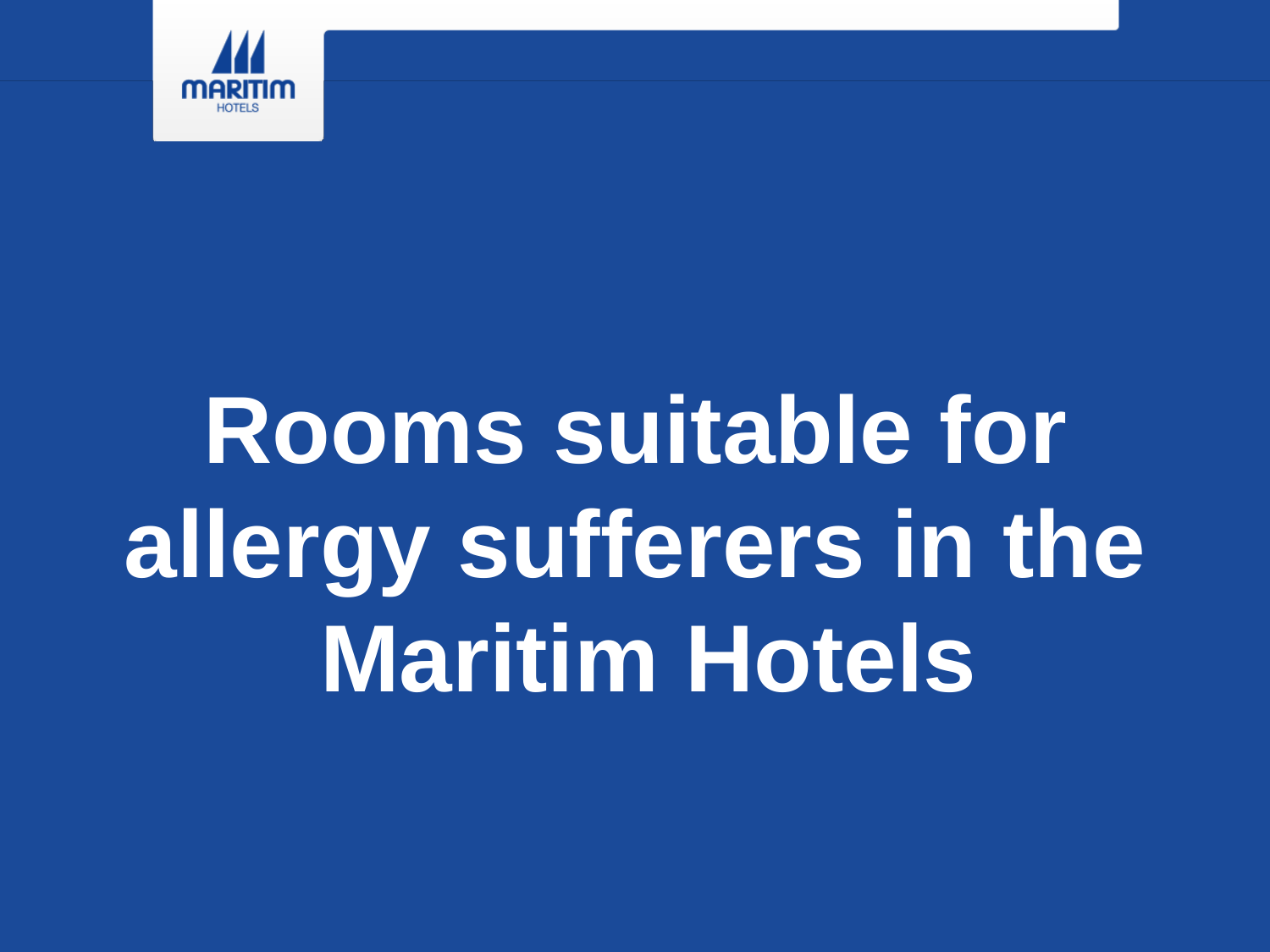

## **Rooms suitable for allergy sufferers in the Maritim Hotels**

| Maritim                             | <b>Number</b><br>of rooms<br>suitable for<br>allergy<br><b>sufferers</b> | <b>Antiallergic</b><br>bedding              | Flooring in the rooms,<br>bathroom is tiled | <b>Additional</b><br>information |
|-------------------------------------|--------------------------------------------------------------------------|---------------------------------------------|---------------------------------------------|----------------------------------|
| proArte Hotel Berlin                | 4                                                                        | Available                                   | <b>Parquet floor</b>                        |                                  |
| <b>Hotel Bonn</b>                   | $\overline{0}$                                                           | <b>Available</b>                            | Carpet                                      |                                  |
| <b>Hotel Bremen</b>                 | $\overline{0}$                                                           | <b>Available; Consists</b><br>of polysticks | Carpet                                      |                                  |
| <b>Hotel Darmstadt</b>              | 13                                                                       | Available                                   | <b>Tarkett</b>                              |                                  |
| <b>Hotel Dresden</b>                | $\overline{0}$                                                           | Available                                   | Carpet                                      |                                  |
| <b>Hotel Düsseldorf</b>             | 2                                                                        | Available                                   | <b>Parquet floor</b>                        |                                  |
| <b>Hotel Frankfurt</b>              | 0                                                                        | Available                                   | Carpet                                      |                                  |
| <b>Hotel am Schlossgarten Fulda</b> | $\overline{2}$                                                           | Available                                   | Laminate                                    |                                  |
| <b>Airport Hotel Hannover</b>       | 2                                                                        | 30 x Available                              | <b>Parquet floor</b>                        |                                  |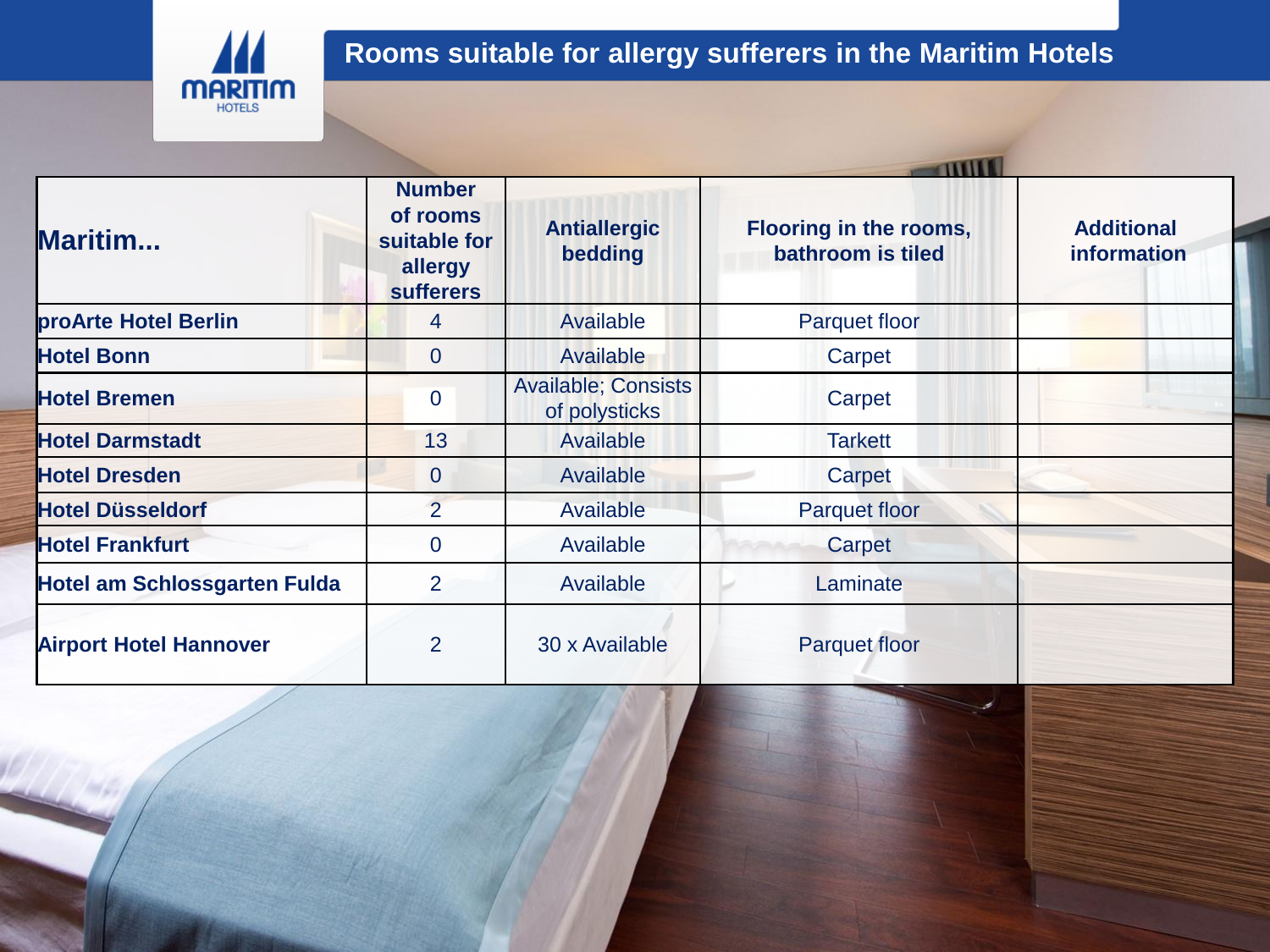

**JULIA** 

## **Rooms suitable for allergy sufferers in the Maritim Hotels**

| Maritim                    | <b>Number</b><br>of rooms<br>suitable for<br>allergy<br><b>sufferers</b> | <b>Antiallergic</b><br>bedding | Flooring in the rooms,<br>bathroom is tiled | <b>Additional</b><br>information |
|----------------------------|--------------------------------------------------------------------------|--------------------------------|---------------------------------------------|----------------------------------|
| <b>Hotel Bad Homburg</b>   |                                                                          | Available                      | Laminate                                    |                                  |
| <b>Hotel Bellevue Kiel</b> | $\overline{2}$                                                           | Available                      | Parquet floor                               |                                  |
| <b>Hotel Köln</b>          | 0                                                                        | Available                      | Carpet                                      |                                  |
| <b>Hotel Königswinter</b>  | 40<br>(10 per floor)                                                     | Available                      | Vinyl                                       |                                  |
| <b>Hotel Magdeburg</b>     | 0                                                                        | Available                      | Carpet                                      |                                  |
| <b>Hotel Mannheim</b>      |                                                                          | Available                      | Vinyl                                       |                                  |
| <b>Hotel München</b>       | 0                                                                        | Available                      | Carpet                                      |                                  |
| <b>Hotel Bad Salzuflen</b> | 10                                                                       | Available                      | Carpet                                      |                                  |